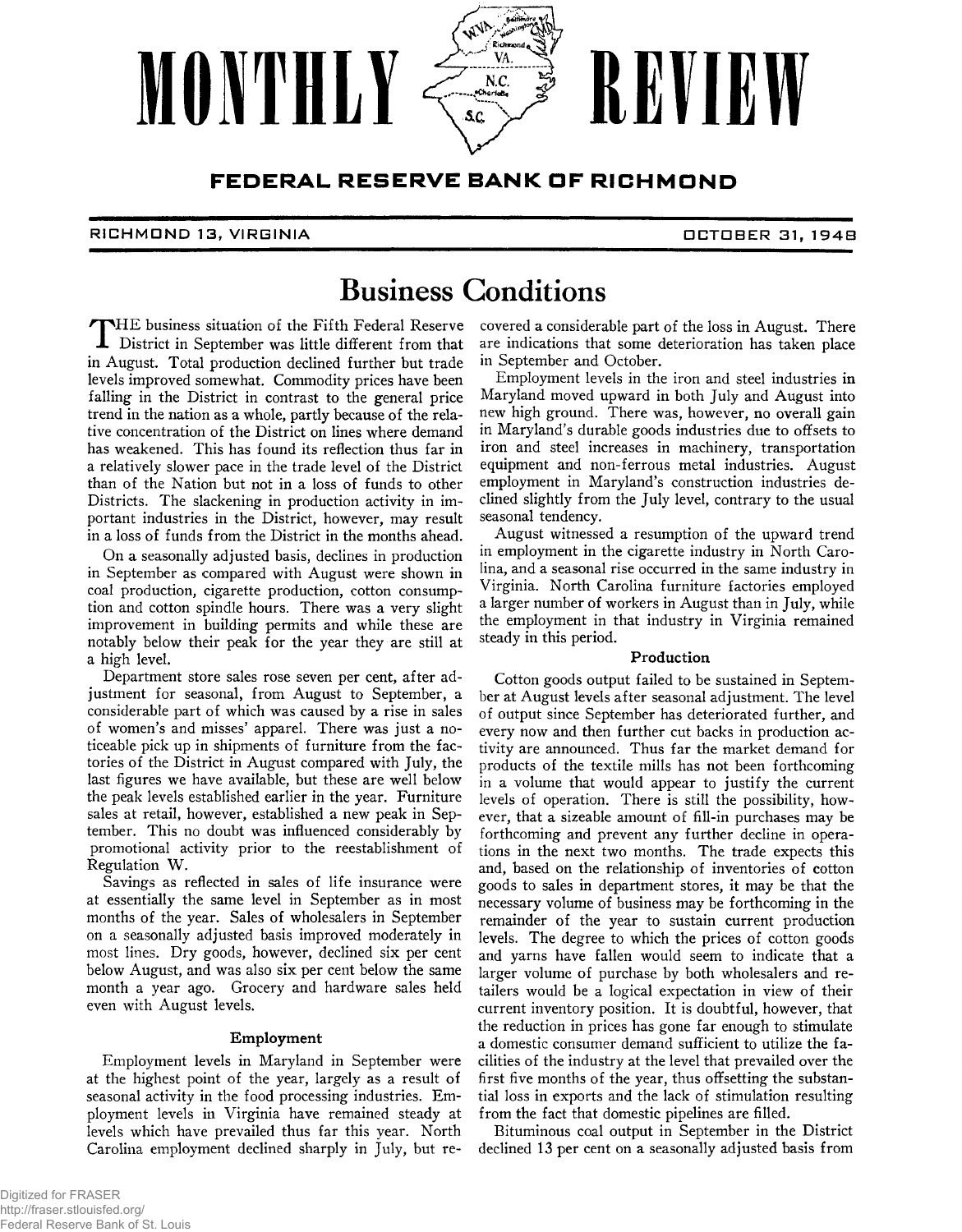August, and was eight per cent smaller than in September 1947. In some sections of the District there are still impediments to production in the nature of labor shortages, car shortages and mine disabilities, but the main factor in a reduced output of coal in September was the slackening of demand. This factor in several mining districts has affected a considerable portion of the capacity of the industry. There has not been much tendency thus far, however, of prices of good quality of coal to decline appreciably.

Mechanization of the deep mines is still being effected as rapidly as possible, and alternative fuels are making their inroads on the coal market. It seems only a question of time, therefore, until competition on a price basis will be necessary to hold on to the present market outlets.

#### **Furniture**

Generally speaking, furniture manufacturers' inventories in this District are not excessive. Most executives who have been in the industry a long time have been cautious about accumulating inventory. There are a few exceptions, however, and there is some feeling in the industry that these firms may adopt a price cutting policy to dispose of their surplus, thus weakening the market. Most concerns in the District are operating their plants on a three day week, and few of them have any considerable backlogs of orders. Lumber costs have declined about 10 per cent on gum woods and most of the soft woods used.

#### **Hosiery**

The demand for hosiery has been on the weak side through the summer months, and September was no exception. This applies particularly in the seamless end of the business. Demand for women's full fashioneds appears to be holding up better than in other segments of the industry, but even so it is down considerably from what it was earlier in the year and prices at the manufacturer's level have weakened further. The seamless demand has been extremely dull, and has found reflection in a substantial cut in th rate of operations. In addition to this, some of the mills have built gray stocks to a level well beyond safety requirements. Even if retailers and wholesalers enter the market for seamless hosiery in a substantial way during November, it is not likely Continued on page 10

| BUSINESS INDEXES-FIFTH FEDERAL RESERVE DISTRICT |                          |      |      |       |                 |            |
|-------------------------------------------------|--------------------------|------|------|-------|-----------------|------------|
| AVERAGE DAILY 1935-39=100-SEASONALLY ADJUSTED   |                          |      |      |       |                 | $%$ Change |
|                                                 | Sept.                    | Aug. | July | Sept. | Sept. 1948 from |            |
|                                                 | 1948                     | 1948 | 1948 | 1947  | Aug. 48         | Sept. 47   |
|                                                 |                          | 146  | 132  | 110   |                 |            |
|                                                 | 368                      | 365  | 329  | 321   | ------<br>$+1$  | <br>$+15$  |
|                                                 | 149                      | 168r | 164  | 162   | --11            | -- 8       |
|                                                 | 340                      | 337  | 347  | 285   | $+1$            | $+19$      |
|                                                 | $\cdots$                 | 385  | 159r | 494   |                 |            |
|                                                 | $\cdots$                 | 292  | 414  | 504   |                 | ------     |
|                                                 |                          | 722  | 453  | 408   |                 |            |
|                                                 | $\overline{\phantom{a}}$ | 297  | 431  | 304   |                 | ------     |
|                                                 |                          | 243  | 259  | 185   | ------          |            |
|                                                 | 412                      | 346r | 404  | 368   |                 | ------     |
|                                                 | 292                      | 284  | 323  | 300   | $+19$           | $+12$      |
|                                                 | 55                       | 38   | 35   | 37    | $+3$            | -- 3       |
|                                                 | 233                      | 264  | 223  | 240   | $+45$           | $+49$      |
|                                                 | 141                      | 142  | 131  | 141   | ---12<br>— 1    | $-3$       |
|                                                 | 337                      | 315  | 328  | 304   |                 | $\Omega$   |
|                                                 | 297                      | 289  | 308  | 252   | 7<br>$+$        | $+11$      |
|                                                 |                          | 274  | 260  |       | 3<br>$+$        | $+18$      |
|                                                 | 1.1.1.1                  |      |      | 241   |                 |            |
|                                                 |                          | 136  | 133  | 133   | ------          |            |
|                                                 |                          | 264  | 309  | 182   | .               |            |
|                                                 |                          | 225  | 211  | 194   | ------          |            |
|                                                 | 1.1.1.1                  | 651  | 584  | 684   |                 |            |
|                                                 | .308                     | 256r | 265  | 295   | $+20$           | $+$ 4      |
|                                                 |                          |      | 197  | 175   |                 |            |
|                                                 | 257                      | 255  | 263  | 250   | $+1$            | $+3$       |
| Wholesale Trade:                                |                          |      |      |       |                 |            |
|                                                 | 397                      | 377  | 364  | 315   | 5<br>┿          | $+26$      |
|                                                 | 284                      | 264  | 270  | 286   | 8<br>$+$        | - 1        |
|                                                 | 231                      | 246  | 189  | 247   | -6              | -- 6       |
|                                                 | 91                       | 88   | 93   | 73    | 3<br>$+$        | $+25$      |
|                                                 | 277                      | 277  | 276  | 289   | 0               | -- 4       |
|                                                 | 219                      | 218  | 159  | 153   | $\theta$        | $+43$      |
|                                                 | 398                      | 285  | 342  | 357   | $+40$           | +11        |
|                                                 | 168                      | 167  | 146  | 181   | $+1$            | . 7        |
|                                                 | 93                       | 87   | 98   | 104   | $\mathrm{+}$    | $-11$      |
|                                                 | 143                      | 146  | 125  | 143   | 2               | 0          |
| *Not seasonally adjusted.                       |                          |      |      |       |                 |            |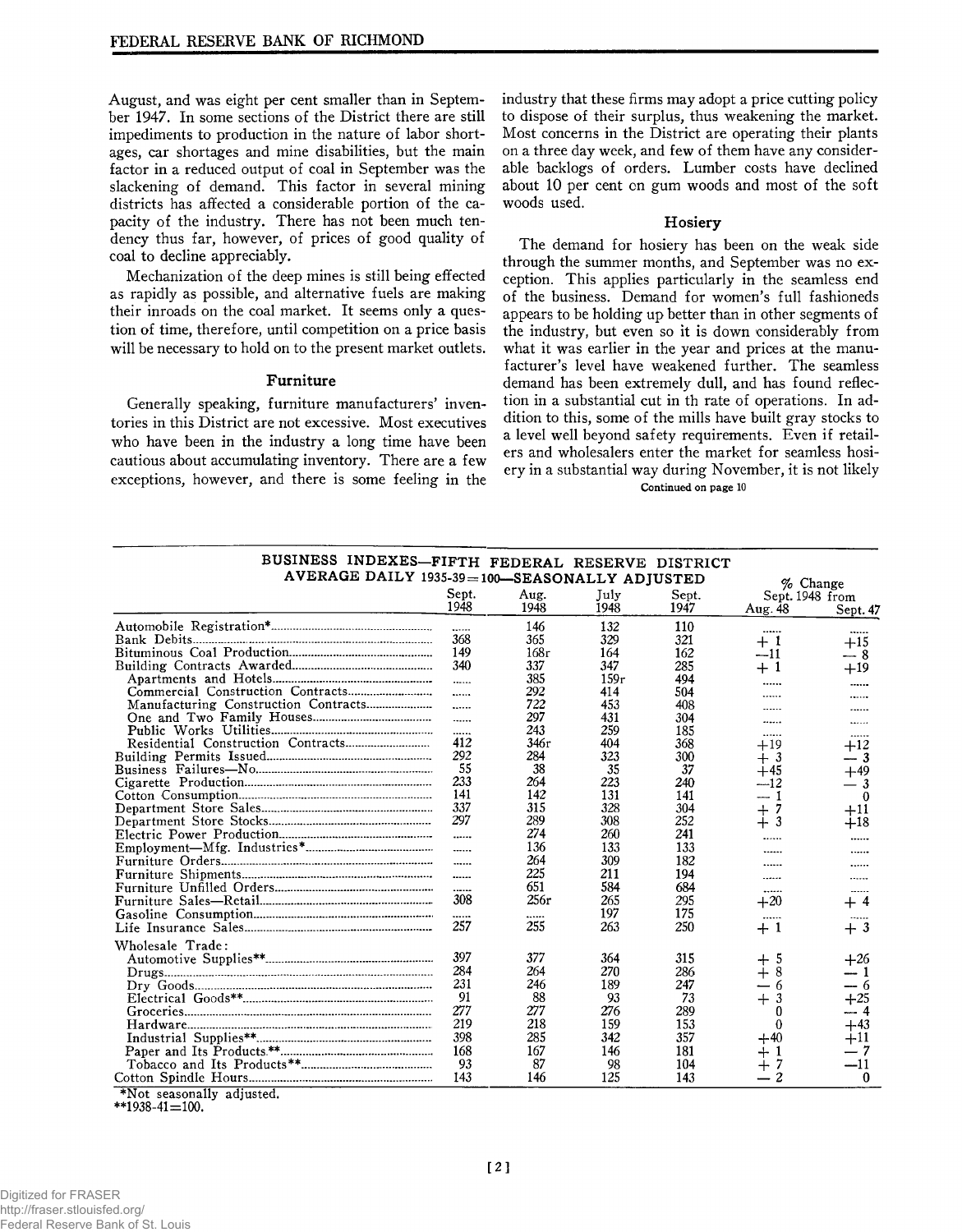# **A New Source of Investment for Life Insurance Companies Provides a New Form of Corporate Financing**

The initial enabling legislation opening up a new and, to date, fast-growing method of corporate financing was written into the Virginia statutes in 1942 whereby life insurance companies were authorized to acquire and hold real estate for investment purposes. Prior to this time, life insurance companies could own real estate only for their own occupancy use and in such cases where it was acquired through fore-closure. In the latter instances it had to be sold generally within 5 years. Other states were slow to follow the lead of Virginia in this field during the war years, and it was not until 1945 that 7 other states enacted the necessary legislation to afford their life insurance companies access to investment income producing real estate. Further adoptions of such enabling legislation were widespread during 1947, and at the present time only 8 states either still prohibit the acquisition of real estate for investment purposes or have legislation sufficiently doubtful in meaning as to inhibit such holdings.

South Carolina and West Virginia are the only two states of the Fifth Federal Reserve District that do not have specific provision in their laws authorizing the acquisition of real estate for investment purposes. In the absence, however, of statute and charter limitations there is little reason for doubting the right of life insurance companies in those states to make such investments. The pertinent laws of Virginia, Maryland, and the District of Columbia restrict total holdings of real estate for investment purposes to 5% of the admitted assets of the particular companies, and in North Carolina such holdings must not exceed 4% of the admitted assets nor more than 50% of capital and surplus, whichever is less.

Considering the fact that it was not until 1946 that the largest life insurance companies were permitted, under the New York laws, to acquire real estate for longterm lease to other companies, the dollar volume of such investments has risen to an impressive level. As of December 31, 1946 total holdings of non-housing real estate of life companies amounted to only \$70 million. Acquisitions during 1947 raised the amount to \$122 million at year end, and an increased rate of purchases during the current year boosted the total to \$321 million by July 30. This investment is distributed mainly between manufacturing concerns and commercial enterprises but covers a wide variety of activity within these fields such as manufacturing plants of numerous kinds, office buildings, department stores and retail outlets, service and repair stations, research laboratories, super markets, and warehouses.

Unfortunately, no data are available on the geographical distribution of business property leased from institutional investors, and it has not been possible to estimate the total amount of property so held in the Fifth

District. The only state of the District for which any data are available is North Carolina. From the inception of its enabling legislation in 1945 through August 1948, real estate purchased for lease by North Carolina insurance companies amounted to \$8.7 million, \$3.7 million of which was leased to manufacturing companies and \$5 million to commercial enterprises. It is likely that because Virginia first permitted life insurance companies to acquire real estate for investment purposes that its insurance companies hold a larger amount of such property than do such companies in the other states of the District. For example, at the end of 1947 two Virginia life companies held a total of over \$10 million of income-producing real estate.

#### Nature of the Transaction

When the "purchase and lease" transaction was first started, it was confined mainly to commercial properties, particularly retail locations, with only top names being considered. Such owner-user properties were sold to tax-exempt institutions and a lease signed under which the properties were rented to the former owner on a long-term basis. This is still the general nature of such transactions, but in a number of cases, the insurance companies have acquired land and constructed buildings to the specifications of the pre-determined tenants. An example of the latter arrangement was the announcement in January 1947 that the New York Life Insurance Company had contracted to finance the post-war plant expansion program of the Continental Can Company. Under this agreement New York Life may spend as much as \$10 million in constructing factories designed by Continental Can and to be rented by the latter company under a long-term lease.

The period of lease is generally related to the useful life of the building or, in the case of newly constructed properties, for a shorter period. The actual number of years for which leases are drawn ranges from 15 to 40 years, averaging probably about 25. Usually, the agreement provides the lessee with an option for renewing the lease after its initial expiration and at a sharply reduced rental. The initial rental is set at an amount generally sufficient to amortize all of the cost of the property before or by the end of the lease and includes also a " reasonable" return to the owner on the cost of his investment. The Virginia statute, for example, requires !the lessee to pay an annual rental that will enable the owner to write off his investment at or before the normal termination of the lease or at or before the end of 50 years should the lease extend for a longer period. (Sec. 5258a, Virginia Code 1942 as amended.) Similarly, it is required in North Carolina that 75% of the investment be written off by the termination of the lease or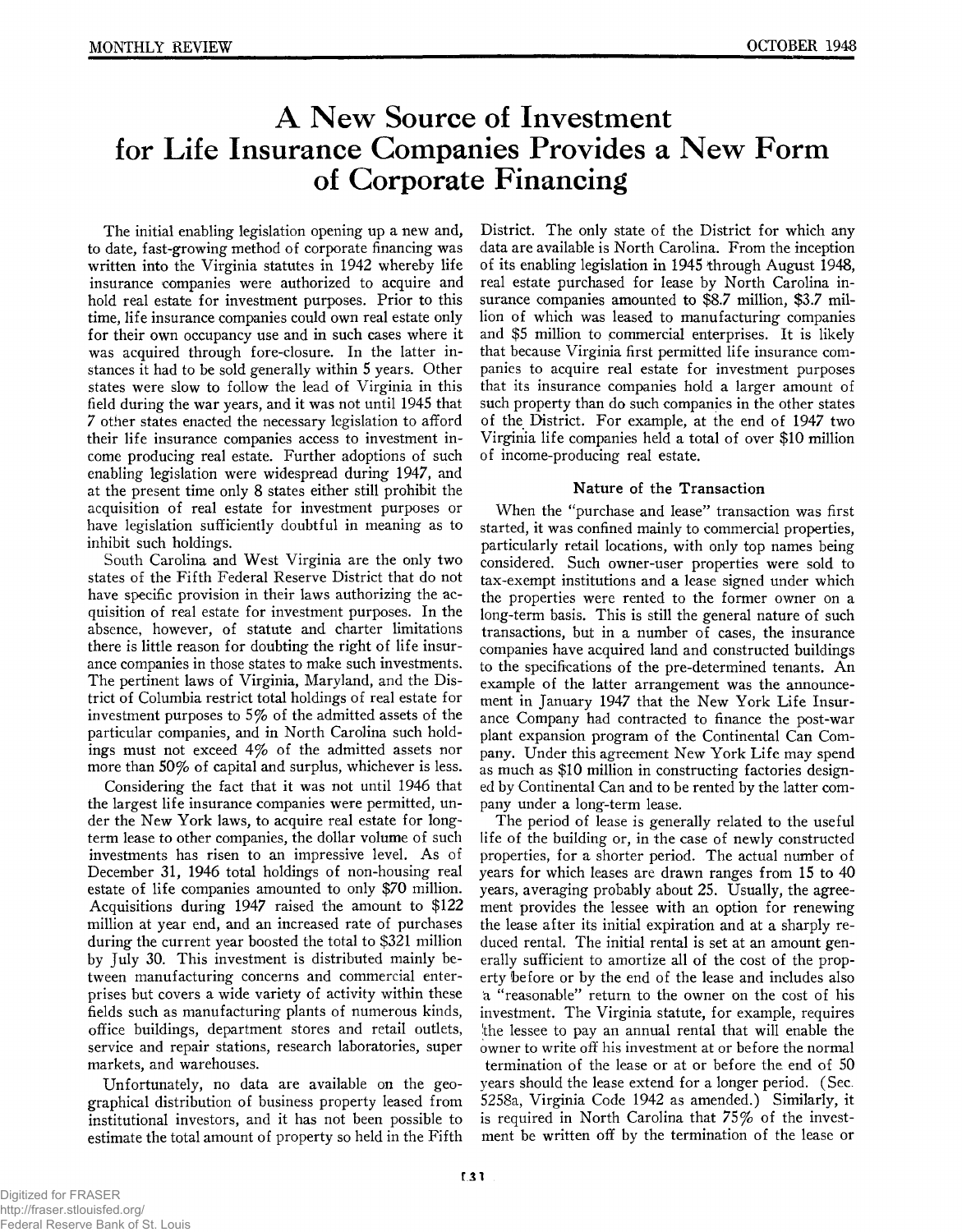at the end of 30 years, whichever is the longer. (Sec. 58-79 G.S. 1943 as amended by Chapter 386, Laws of 1945.) In some states a limit is placed on the return to the insurance company; for example, in New York the law states that the amount of rental which shall be considered income shall not be more than *4%* on the investment.

Other typical provisions in the lease require the lessee to assume all costs of operating the property, including taxes and insurance, and to make any capital outlays necessary to maintain the property—this is the so-called " carefree" lease. In such cases in which the lease is to a subsidiary concern, the guaranty of the parent company is usually required in order to obviate a loss occasioned by the unwillingness of the parent company to support the subsidiary in times of financial stress.

It has been stated by one authority that the sale of property preceding the lease arrangement is usually made on the basis of the cost of the property, resulting in neither gain nor loss to the seller. However, it is likely that in view of the high level of real estate prices that has prevailed during the post-war period, many of the deals must have resulted in a profit to the selling company. Such a profit, where meeting the requirements of a capital gain, would be subject to a levy of only 25%. It may be assumed, however, that sales made in conjunction with a lease agreement are examined closely by the taxing authorities.

In view of the attention given currently to the contention that there is a shortage of equity capital and to the suggestions that have been made for making more private savings available for investment in business equities, it should be noted that the investment of life insurance funds in business properties for income purposes is a form of equity financing , though perhaps not from the point of view of the lessee. By selling his properties to an institutional investor, the owner converts fixed assets into cash and thus acquires an amount of working capital which he might otherwise have sought in the securities market or in obtaining a loan from a bank. To the extent that such financing has been engaged in in order to expand plant and equipment (see example given above with respect to the Continental Can Company), it has contributed to the current inflationary boom by swelling expenditures for goods and services that have been particularly scarce.

#### **Resultant Position of Seller-Lessee**

In general, the purchase and lease transaction as a form of investment for institutional investors and as a means of financing for commercial and industrial enterprises evolved as a result of several conditions. Among the conditioning factors are an increasing amount of institutional funds seeking permanent investment and the pinch felt by business concerns caught between high costs of capital expansion programs and concomitant needs for additional working capital. However, it might be helpful to consider separately the reasons why business firms have been willing to sell their properties and lease them back and why insurance companies have become the other party to such transactions.

A number of authorities have concurred in holding that tax considerations have been a primary factor in inducing owners to sell and become least-holders. Annual rental payments made under the lease constitute deductible operating expenses for tax purposes, and it may be that this annual deduction, including the portion paid for amortization purposes, will exceed over the long run the deductions that would otherwise have been taken in the form of depreciation and, if money had been borrowed to acquire the building, interest on debt. In this connection it might be pointed out that while the seller-lessee is, in effect, exchanging one form of taxable deduction for another, the latter, the rental payments, will not be available in the way that depreciation allowances may be— for example, for interest payments during times of financial stringency. Funds represented by the latter are an important source of equity capital to corporations, and during periods of depressed business conditions asset replacement may be negligible, enabling the company to shunt funds ordinarily used for re-investment in fixed assets into working capital purposes.<sup>1</sup>

It was stated above that the rental payment, including that amount for amortization, may be considered as a deductible expense for tax purposes. This has been the usual statement made in the relatively few articles written about this new method of corporate financing. However, it is interesting to note that a question has been raised whether the entire amount of the rental paid by the lessee will be permitted as a deductible expense. Writing in the August 15, 1948 issue of *The New York Times,* Mr. G. N. Nelson argued that " The sale must be outright and bona fide, and the rental provided for must be exclusively rent. Obviously if a leasehold calls for a rate of rental which yields to the lessor a margin over and above taxes, interest and other necessary expenses, plus a return on the lessor's investment, it would be contended that such excess represents a partial retirement of the lessor's investment and thus, to the disadvantage of the lessee, place in jeopardy the deductibility of rental payments."

This reasoning would appear to be pertinent to those cases in which the lessee is given a dual option at the expiration of the initial term of renewing the lease at a nominal rental or of purchasing the property. This is reported to be a provision, for example, in the contracts drawn up for the sale of properties by Safeway Stores, Inc. That is, it is stated that Safeways require an option to repurchase any property it sells "at the original sales price, less the amount of amortization paid to the date of cancellation." (See *Business Week,* April 17, 1948, p. 100.) Here there is the possibility that the tax authorities might regard such a transaction as a loan secured by the title to the property which has passed to the lessor for the duration of the lease. Such an interpretation might preclude the tax advantages ordinarily cited in favor of the lessee when he does not have the option of repurchase. A recent decision of the U. S. Tax Court might be cited in connection with the question of rental payments. In an agreement whereby a concern rented

<sup>&</sup>lt;sup>1</sup>See Koch, **The Financing of Large Corporations, 1920-1939**, National Bureau of Economic Research, 1943, pp. 27-32, 85-86.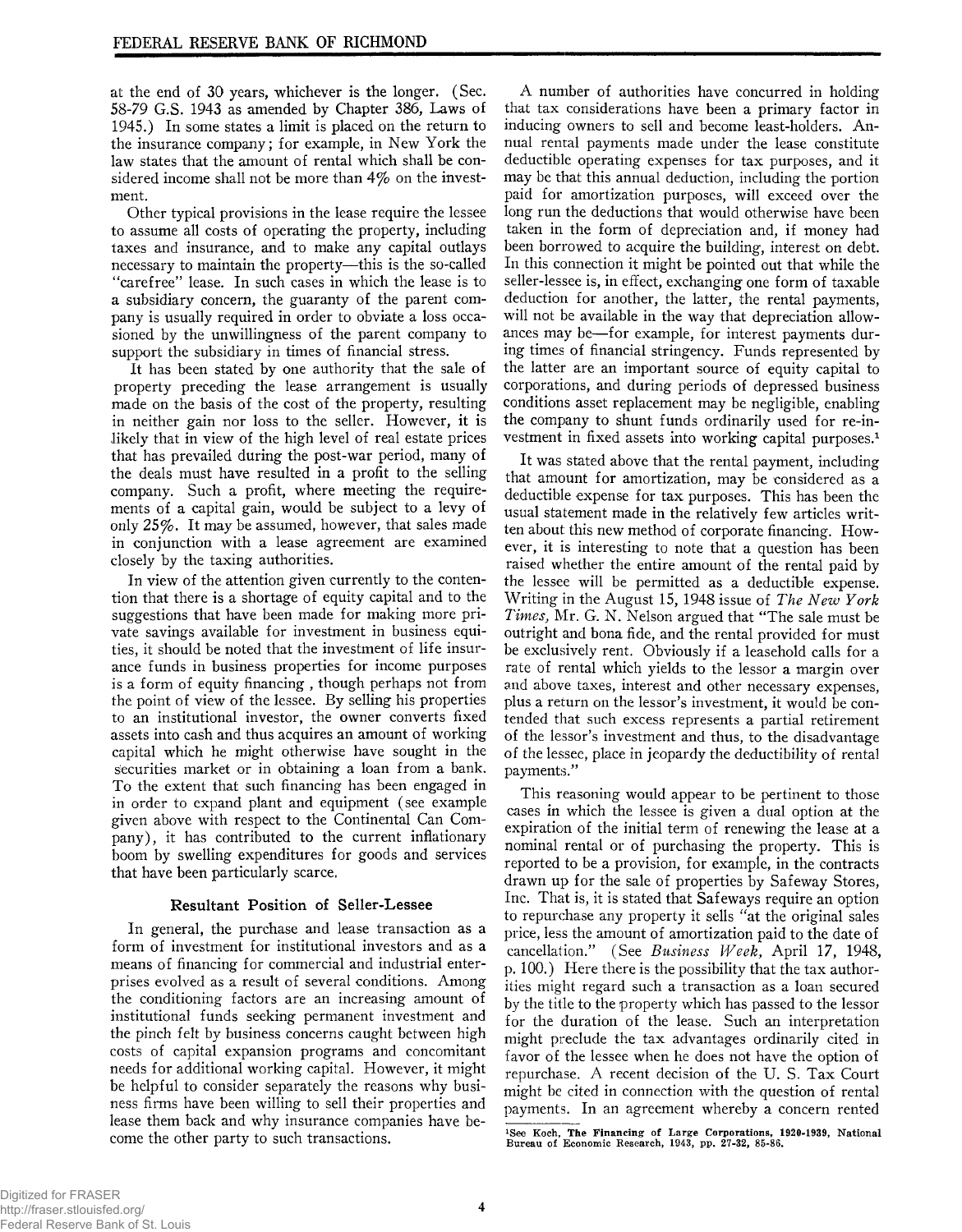machinery from a manufacturer it was stipulated that the lessee would pay a yearly rental of \$10,000 and have an option to purchase the machinery at the end of the lease period by paying an undisclosed sum to obtain title. It was held that the rental did not constitute a deductible expense for tax purposes and that the rental agreement was in effect a purchase of the machinery. Therefore, only the interest included in the consideration could be treated as a deduction item. (In re Judson Mills, 11 Tax Ct. No. 3.)

It would appear that the question of deductibility of rental payments is based primarily on something else again from a bona fide sale and a simple lease contract. It may be felt that some question may come to be attached to such amounts of rental payments held to represent equity in the property, but to date no substantial support is available for generalizing along such lines.

A second reason that has been advanced by some as the dominating one for many of the transactions to date is the fact that the sale of real estate releases funds in the form of badly needed cash for expansion programs or for improving working capital positions that have been pinched by steadily rising costs and expanding operations. Many sellers have explained their conversion of fixed assets into working capital by stating that funds so used are more profitable than if kept immobilized in the form of real estate.

Another major reason given for the willingness of many companies to sell their properties is closely related to the foregoing point in that it is claimed that it affords a more desirable method of raising funds for expansion and working capital than by resorting to bank loans or by issuing additional securities. Although this has undoubtedly been true for a number of individual concerns, it is difficult to generalize in this respect for all companies. Many found it difficult in the past two years to sell new stock issues on satisfactory terms and were forced to obtain external funds by borrowing. But despite the large increase in corporate debt that has occurred during the post-war period, business corporations as a whole show a slightly better equity-to-debt ratio now than they could in 1939. However, numerous individual companies have found in the sale-lease arrangement a solution of unfavorable alternatives of borrowing long-term funds which, for their particular companies, would produce an unsatisfactory capital structure, increasing considerably their short-term debt by bank borrowing, or issuing stock on unsatisfactory terms. As compared with the sale of stock, it is pointed out also that the sale-lease transaction does not dilute the stockholders' equity or introduce new voices into the management of the business.

A fourth reason or advantage ascribed to such transactions is claimed in such cases where the property sold had been subject to a mortgage. Here it is pointed out that the sale of the property wipes out that funded debt with a consequent improvement in the position of the company for future financing. Of course the equity-todebt ratio is improved, and the company is free of the future problem of paying or refunding the debt. But in some respects the claimed improvement in the credit po-

sition of the company might be more apparent than real. For example, although the lessee is not required to show in his financial exhibits a liability for the contractual rent payment, (although such leasehold obligations must be shown in registration statement filed with the Securities Exchange Commission and a statement made of rent payments), the investor or other interested parties examining that statement should treat the rental obligation, at least in part, as the equivalent of interest as a fixed charge.

Along with the considerations of the third and fourth reasons cited for the willingness of companies to sell their properties and sign long-term leases for their continued use might be injected an unfavorable note drawn from past experience. During 1931 and 1932 many companies, particularly retail enterprises, were hard pressed or failed to meet rental obligations set at optimistic amounts during the preceding period of prosperity.2 It is felt that this is a point that should be carefully checked at the present time, particularly in view of the fact that the rental payment contracted for during the initial term of the lease is, in most cases, very high in relation to the value of the property.

Other reasons that have been given for the participation of some sellers in such transactions are the possibility of realizing a gain on the sale which will be subject to only the capital-gains tax and the ability to write off as a leasehold improvement during the term of the lease dny improvements made by the former owner to the properties and financed out of the proceeds of the sale.

#### **From the Point of View of the Insurance Company**

The active interest that has been exhibited by life insurance companies in purchasing business properties for long-term lease to the former owners is primarily a twofold one. In the first place there has been a growing need for a new source of long-term investment. The rise in life insurance ownership in the past three years represents the greatest dollar increase in a comparable period of time in the history of life insurance. As of June 30, 1948, for example, total life insurance owned had increased \$17 billion over the amount owned at mid-year 1947. As a consequence, insurance assets are increasing well over \$3 billion annually, and investment managers have encountered a growing problem in finding satisfactory investment outlets for new funds.

The purchase-lease transaction, however, not only affords a new source of investment, and one that is likely more permanent than a mortgage, but it provides a rate of return that exceeds that which can be obtained from the holding of high-grade securities. According to one insurance executive, life companies are obliged to earn about 2.8% net to maintain reserves for payments on life insurance and annuity contracts.<sup>3</sup> The average yield on triple A corporate bonds (Moody's index) has been

<sup>&</sup>lt;sup>2</sup>Graham and Dodd, Security Analysis, p. 228, cite the case of the United Cigar Stores which in 1928 reported no funded debt and earnings equal to about 7 times the preferred debt. "Yet so crushing were the liabilities u

<sup>&</sup>lt;sup>3</sup>Glenn McHugh, Vice President, The Equitable Life Assurance Society of the United States, in an address to the annual convention of National Association of Building Owners and Managers, June 16, 1948, at St. Louis.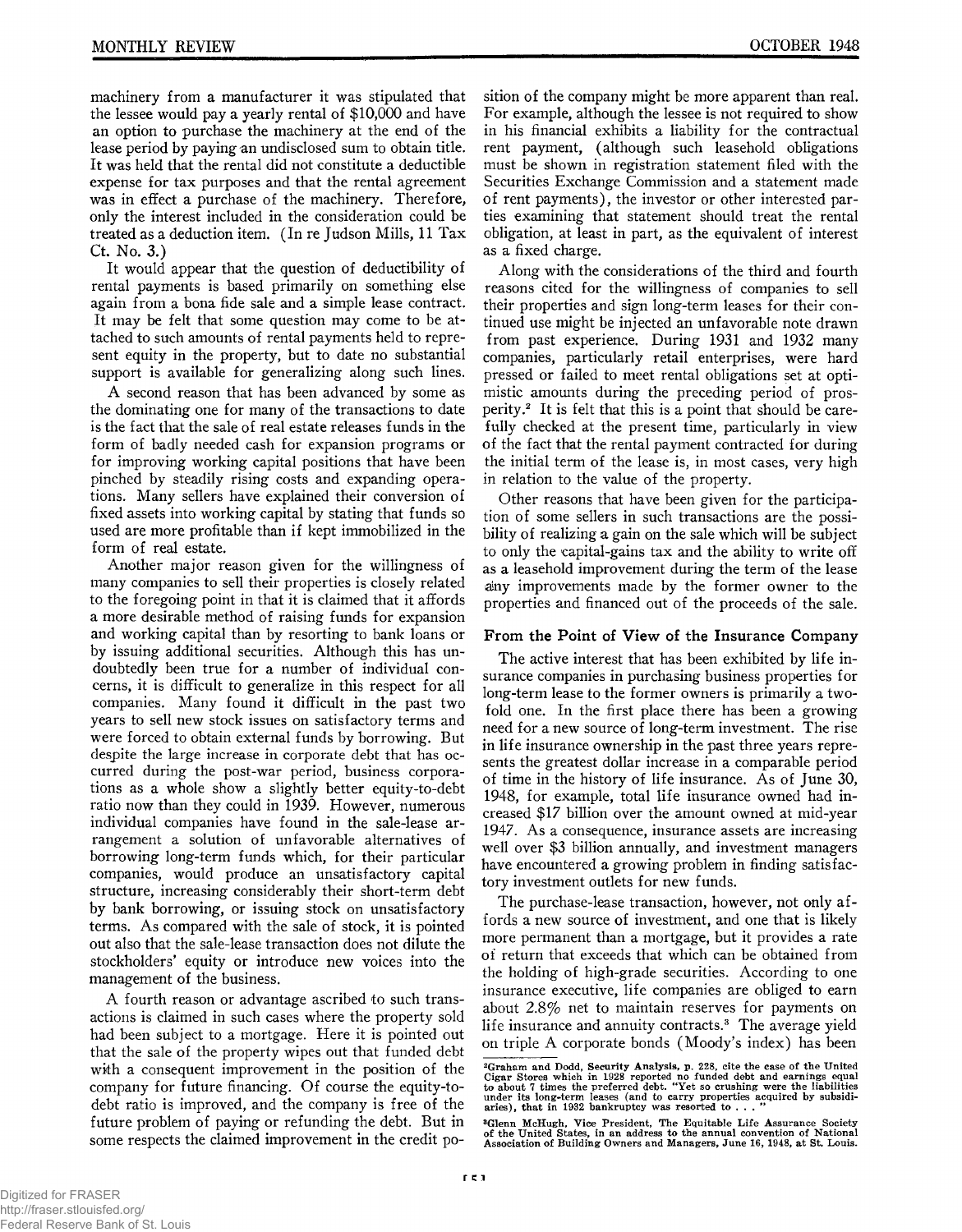declining steadily since the early thirties, going below  $3\%$  in 1940 and to 2.5% in 1946; for the first six months of this year the average was 2.8%. As a consequence of the declining trend in bond yields, the net rate of interest earned by the life insurance companies in this country on their invested funds dropped under 3% in 1946 for the first time in the history of the business. The 1946 earning rate was 2.92%, as compared with 3.7% in 1939, and despite an upturn in bond yields during 1947 the net rate of interest earned by the life insurance companies fell to a new low last year of 2.88%. Hence the interest of life insurance companies in a medium of investment that will satisfy safety requirements and yield over 3% (limited to 4% in New York by the law which states that the amount of rental which shall be considered income shall not be more than 4% on the investment.

There exist, naturally, differences of opinion on the suitability of purchase-lease transactions as a means of investment for life insurance companies. One insurance executive has expressed the opinion that the selection in such situations is against his company and that the danger in such investments in time of adverse business conditions is too great to merit such holdings to any extent. However, it would appear that at the present time the consensus favors the opinion that such transactions can be made safe enough to warrant investment status. One of the executives of The Equitable Life has pointed out that most of the large retail properties which have been sold were never on the market before; in other words, these properties are not similar to other forms of wealth which may be subject to frequent market valuations, and they are not up for sale to the average buyer.4

It has been contended in some quarters that these sales have enabled owners to unload old, inefficient stores at prices pushed to a peak by inflationary forces. It may be that numerous owners have attempted to dispose of properties that they felt might become financal burdens, but it is just as likely that insurance companies have turned thumbs down on the great majority of such offers. Certainly, counter-contentions stress the careful analysis and severe selectivity that is exercised by buyers in their attempt to obtain tailor-made deals to their satisfaction. For example, one of the more numerous types of real estate that has been bought by insurance companies is well located retail properties owned formerly by and leased back to tenants with prime national credit. It is felt that the possibility of failure on the part of such tenants is relatively remote, but that even in that event the insurance-company owner would have basic protection in the location and land value.

Another type of property that has been the subject of purchase-lease arrangements and which is referred to in defense of the suitability of such investments for life companies, is industrial and warehouse property. With good tenants and with sufficient alternative uses, it is contended that such properties offer a minimum of speculative elements. Should the tenants fail, and they would have paid a fairly high rent in the interim, the in-

40 p cit.

surance companies feel that they would have a reasonable assurance of leasing the properties to new tenants.

Special use properties are something else again. The success of the transaction to the insurance company is dependent solely on the credit of the seller-lessee. Should the latter fail to meet the terms of the lease, the owner is confronted with the problem of finding a new tenant, with the likelihood of a considerable time lag involved as well as the possibility of having to revamp the functional design of the property. Properties of this nature, however, have been the subject of a number of purchaselease transactions.

Similarly, although some office buildings have been bought by insurance companies for investment purposes, they suffer certain disadvantages in the feature of multiple tenancy and expense of efficient management. More pronounced speculative elements are found in deals involving unimproved or poorly improved properties. Here the prospects are purely speculative, and although no information is available on the extent to which such real estate has been purchased by life companies, it is assumed that there has been a minimum of activity in this direction.

Thus, insurance companies have acquired real estate for investment purposes because it affords a new and permanent outlet for an increasing volume of funds that might be so placed as to earn their keep and because it offers an attractive rate of return. Closely allied to these purposes and advantages is the feature of a fairly rapid return of the amount invested in each transaction. As was pointed out earlier, the lease provides for the amortization of the cost of the property by or before the termination of the initial period of the lease; in the process the insurance company comes into funds available for reinvestment in the light of existing market conditions and reappraisal of business prospects. At the end of the first lease-term the insurance company has recovered the cost of its investment and is, therefore, in a position at the outset to offer the lessee the advantage of an option to renew the lease at a greatly reduced rental. The receipt of subsequent rentals is, therefore, a return on an investment which has already been recovered and reinvested to produce a new flow of income.

Another advantage that has been attributed to the purchase of real estate for investment purposes by life insurance companies is that it affords much more direct control over the investment than is usually enjoyed. As indicated above, however, this characteristic might not be so desirable as it appears if the investment is of such a nature as to require specialized skills, and consequent extra costs, of management in maintaining or securing continuous or full tenancy. With respect to the option of renewal open to the current tenant it is obvious that a risk is incurred in the possibility that the initial lease will expire during a period of depressed business conditions and may not be renewed, leaving the owner with a non-earning asset for an indeterminable period. In the case of a long-term mortgage, in the absence of default, there is no problem of reacquiring property; in the case of the subject investment the property is owned and must be kept leased to produce a return and to avoid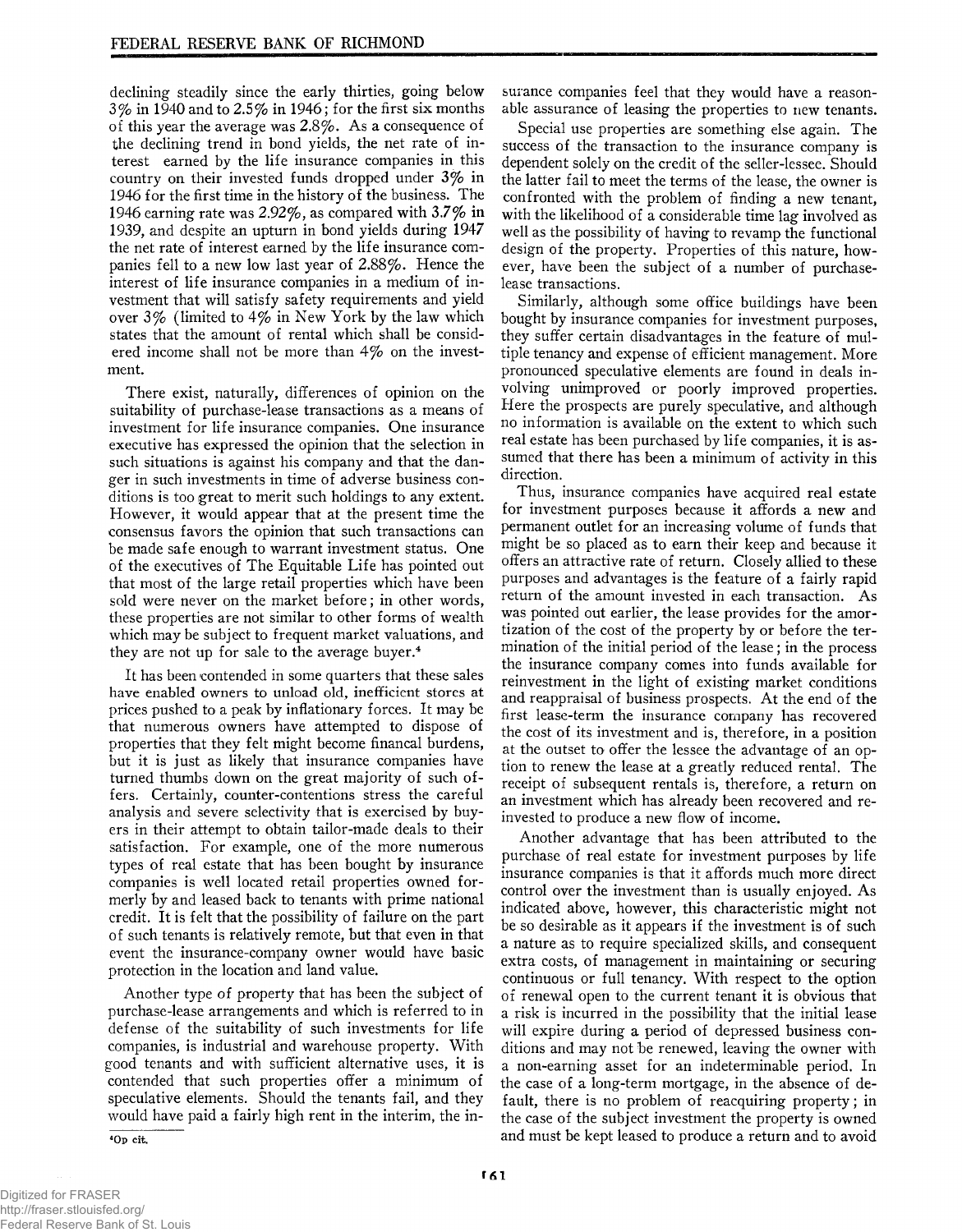costs of holding. Even though the owner is in a position to offer a lease on very low rental terms, assuming that the original tenant has not exercised his option to renew, it may be more difficult and costly to "reinvest" the property, that is, to secure new tenants, than it would be to invest liquid funds at that particular time.

#### **Prospects**

The pattern of purchase-lease transactions has not shown material variation so far, but it is probably too early to say that it has jelled so that future deals will follow the form assumed in the initial stage of the development. Some authorities feel that in some cases the rate of return, slightly above  $3\%$ , has not been commensurate with the risk involved and that the competition engendered by the rapid entrance of insurance companies into a new field has also forced rather loose terms in other respects. It may be that future transactions will contain provisions designed to secure an adequate "coverage" of the rental payment on the part of the lessee and to safeguard working capital by certain dividend restrictions. Similarly, it is likely that what constitutes a satisfactory differential between the return on real estate held for investment and on high-grade bonds will become more clearly established.

Some concern has been expressed that if the present rate of acquisitions by life insurance companies continues, the latter will secure a dominating position in the non-housing real estate field. This fear should be allayed by the fact that the statutes in most states set a definite ceiling to the amount of such investments that can be made by insurance companies by limiting the proportion of their assets that can be so held. Assuming the average of state limitations to be  $4\%$ , life insurance companies could hold about \$2 billion of their total assets of \$50 billion in the form under discussion. Holdings as of July 30, 1948 amounted to about 16% of this theoretical maximum. (It should be pointed out that the assumed \$2 billion of possible investment is a generous estimate in view of the 3% limitation in New York.) Taken in conjunction with the preponderant share of insurance companies in the \$1.8 billion of private placements of new corporate securities in 1947, it is obvious that purchases of real estate for investment purpose adds considerably to the importance of life companies in the field of corporate financing.

Finally, it might be pointed out that although life insurance companies have become the heaviest buyers of real estate for investment purposes since their entry into the field in 1946, other tax-favored and tax-exempt investors were earlier parties to such investments. The largest deal of this type, in fact, was that which involved the sale in 1945 of nearly all of the real estate and building holdings of Allied Stores Corporation, the largest department store chain in the country, to Union College for around \$16 million. An earlier transaction was negotiated in 1943 with the sale by Gimbel Brothers of its properties in Philadelphia and Pittsburgh to a trustee for four schools for a total consideration of \$10 million. For the most part, when colleges are the buyers, the municipalities in which the properties are located suffer a loss in tax revenues as a consequence of the institutions' tax-exempt status.

| MEMBER BANKS         |                                      |                 |             |                 |  |
|----------------------|--------------------------------------|-----------------|-------------|-----------------|--|
|                      | Last Half of Aug. Last Half of Sept. |                 |             |                 |  |
|                      | \$thousands                          | $\%$ of<br>U.S. | \$thousands | $\%$ of<br>U.S. |  |
| Marvland             | 1,001,939                            | .94             | 1,011,593   | .94             |  |
| Reserve city banks   | 634,066                              | .59             | 644.307     | .60             |  |
| Country banks        | 367,873                              | .35             | 367,286     | .34             |  |
| District of Columbia | 877,505                              | .82             | 887,875     | .82             |  |
| Reserve city banks   | 855,232                              | .80             | 865,291     | .80             |  |
| Country banks        | 22,273                               | .02             | 22,584      | .02             |  |
| Virginia             | 1,288,023                            | 1.21            | 1,313.080   | 1.22            |  |
| Reserve city banks   | 303,054                              | .29             | 309,392     | .29             |  |
| Country banks        | 984,969                              | .92             | 1,003,688   | .93             |  |
| West Virginia        | 603,043                              | .56             | 612,900     | .57             |  |
| North Carolina       | 825,090                              | .77             | 834,299     | .77             |  |
| Reserve city banks   | 379,705                              | .35             | 373,041     | .34             |  |
| Country banks        | 445,385                              | .42             | 461,258     | .43             |  |
| South Carolina       | 422,309                              | .40             | 440,692     | .41             |  |
| Fifth District       | 5,017,909                            | 4.70            | 5,100,439   | 4.73            |  |
| U. S. (millions)     | 106,748                              | 100.0           | 107.901     | 100.0           |  |

### **AVERAGE DAILY TOTAL DEPOSITS\* OF MEMBER BANKS**



**♦Excluding interbank demand deposits.**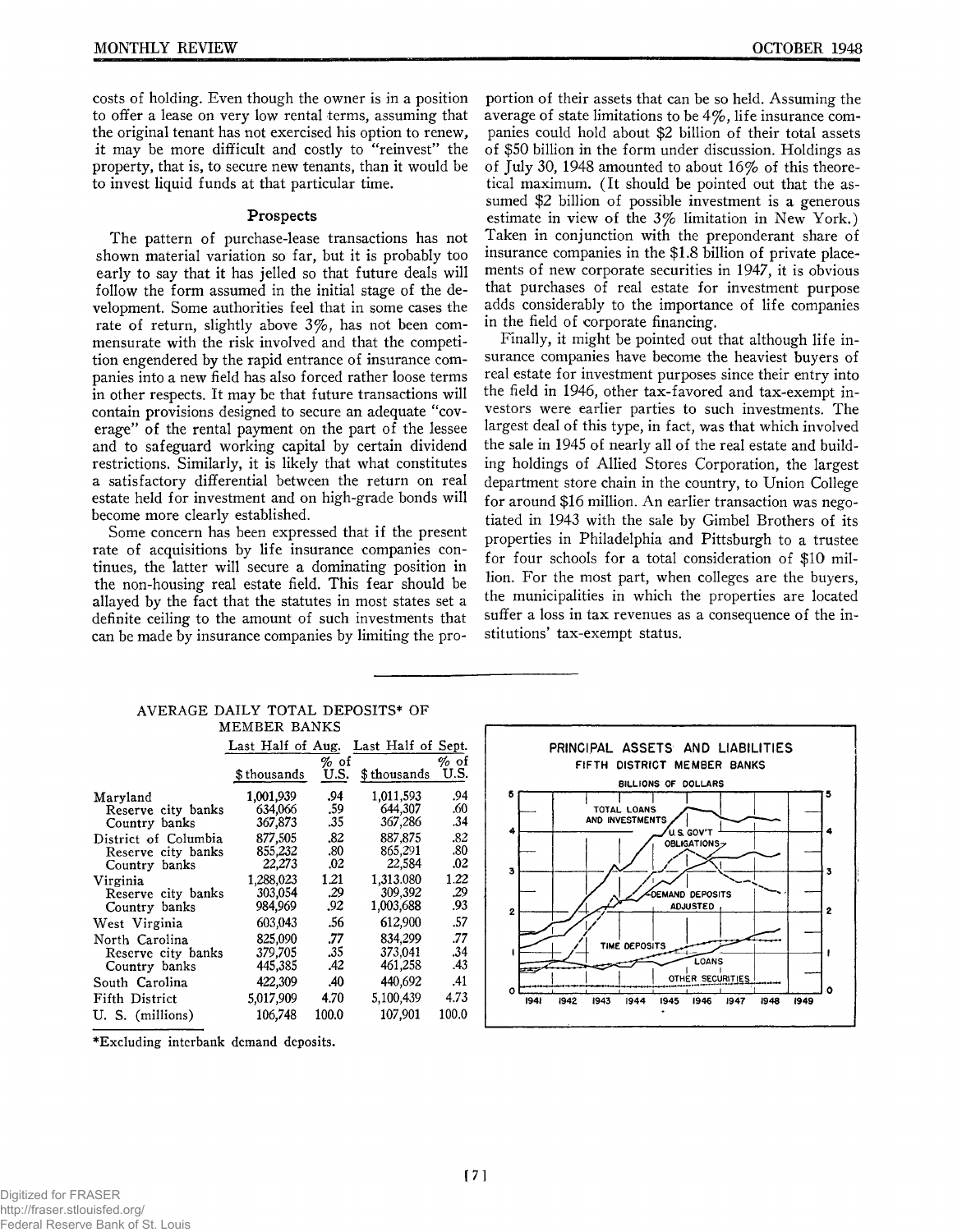# **The Cotton Textile Situation**

The cotton textile industry turned out 11,108 million linear yards of broad woven goods 12 inches and wider in the calendar year 1942. This was an all time high record and 34 per cent above the 1939 output. It was accomplished before a serious drain on manpower was felt as a result of inductions into the armed services and migrations to better paying jobs. Production of cotton goods declined in each succeeding year until 1945 to 8,721 million linear yards or 22 per cent below the peak year. This was not due to any slackening of demand but came about because of the mentioned loss of manpower.

#### **Factors Making Post War Demand**

Reduction in output during the war years made the war requirements for cotton goods an increasing proportion of the output and as a consequence the civilian market was starved of new production while inventories of these goods in all channels of distribution were badly depleted. At the end of the war there was an inordinately large domestic demand for cotton goods which can be attributed to three factors.

First, there were many more people gainfully employed at the end of the war than had ever before been employed in peacetime. The urge to save and the restraint on consumer purchasing was removed with the ending of the war.

Second, the stocks of these goods held by wholesalers and retailers were hardly in the nature of stocks at all, but were more like goods in transit from manufacturer to consumer, into the back door of the establishment and out through the front door. This meant that if these stocks were to be built up to where a selection was possible by the merchant in the case of wholesale distribution or the consumer in case of retail distribution, production in units would have to exceed sales at retail to accomplish this accumulation. In order to build an inventory equivalent to 60 days requirements, therefore, it would take about 14 months production at the going rate of demand, to fill 12 months requirements and at the same time build a 2 months supply, or stated another way, it would take a rate of production 16% per cent above demand to accomplish the inventory accumulation of two months supply in one year's time. Then, too, there were industrial users of cotton goods which in many instances had not been producing the products requiring cottons during the war but had been producing munitions. These concerns had no cotton goods inventories at the end of the war, and they had to be accumulated in their entirety. When it seemed that the cotton textile industry was likely to fill the added requirements of inventory accumulation by the spring of 1947, there appeared an astounding demand for export. This added requirement in the year 1947 amounted to 14 per cent of the year's production.

Third, there has been an increase in the civilian population from mid-1945 to mid-1948 of 14 million, but in this period there was a substantial decline in military personnel. Even so, the largest number on record is now employed, and their earnings and savings have been such as to permit a large demand for cotton goods.

#### **Post War Production**

As pointed out earlier the dearth of manpower was the cause of a reduction in cotton goods production in 1943, 1944, and 1945 and it was similarly a retarding factor in post war production. Although there was no reconversion problem involved in the shift from war production to peacetime production of the cotton textile industry other than a readjustment of looms and some shift to the production of higher count yarns, output in 1946 increased only 5 per cent over 1945, compared with a gain of 12 per cent in the production of all non-durable goods industries in the period. Production in 1947 rose more than 7 per cent over 1946 to a level within 12 per cent of the 1942 peak; it was  $18\frac{1}{2}$  per cent higher than in 1939.



#### **Employment and Wage Rates**

Employment in the cotton goods industries was slow to recover in the early post war period. This was partly due to the liberal unemployment provision afforded returned veterans; partly due to the still wide differential in wage rates relative to the average of all manufacturing industries at the end of the war; and partly due to the continued loss of women and overage men who had entered the labor force on a temporary wartime basis. The hourly wage scale in the cotton textile industry, which was maintained through 1944 at about 60 per cent of that in all manufacturing industries, began late in 1945 to reduce the spread. By the end of that year the ratio was 72 per cent, by the end of 1946 it was 78 per cent, and by the end of 1947 it was 83 per cent. Workers were again attracted to the mills in the last half of 1946 and, except for a moderate cutback in the summer of 1947, employment in the industry continued upward to a post war peak in March of this year to a level within 4 per cent of the all time high level established in 1942.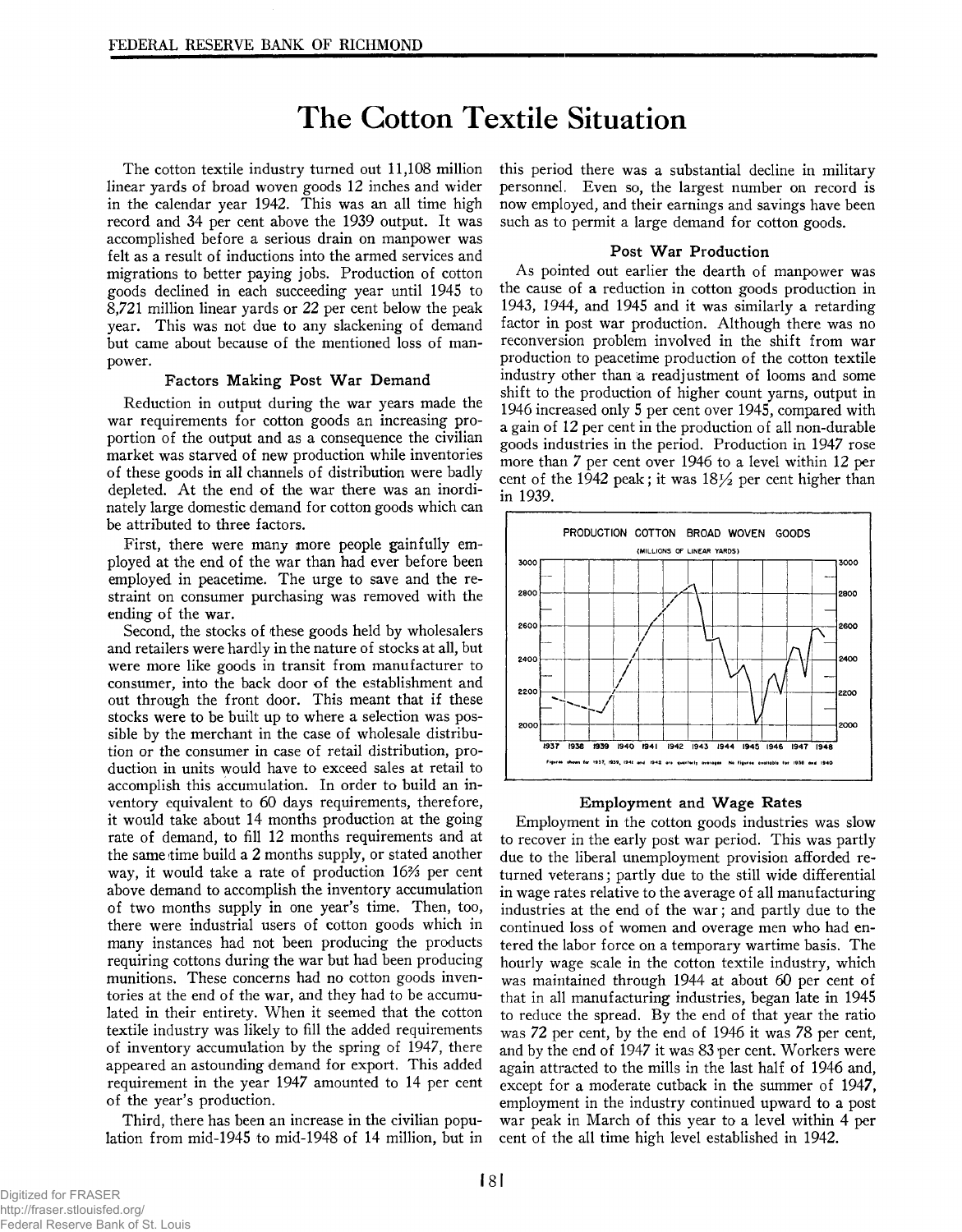

Thus the loss of considerable part of a trained labor force and the necessity of retraining a new one in a tight labor market retarded the production of cotton goods in both 1946 and 1947. As an indication of the strength of demand in relation to the output in those years, wholesale prices of cotton goods rose 83 per cent from August 1945 to April 1947. This rise was exceeded by only 10 out of 45 of the sub groups reported by the Bureau of Labor Statistics from August 1945 to their respective peaks, land compares with a gain of 53 per cent in the average prices of all commodities.



#### **Current Demand Factors**

The inordinate rise in prices has had its effect in toning down the domestic demand to some extent, and export demand has halved what it was last year for want of purchasing media. Together these have been instrumental in changing wholesale and retail inventory policy from one of accumulation to one of reduction. Thus at the present time production has overtaken shipments and finished stocks at the manufacturers levels are rising in some cases.

The best indications available in the retail trade statistics would seem to indicate that sales in dollar terms have leveled off. This probably means that there has been some reduction in unit sales. Such reductions as have occurred in prices of cotton goods this spring and

summer when translated into lower prices of finished products may aid in a small way to sustain demand for apparel and household uses. Productive activity of those industries using cotton goods as a raw material such as automobiles, tires, other rubber goods, and what not, are in the main showing production trends no better than flat. Industrial consumers are exercising a cautious purchasing policy, for the most part a 60-day coverage. With no gain in operations of these industries and with no likelihood of a further accumulation of inventories by them, the best demand outlook from this quarter over the next several months would be no better than steady.



#### **Effect on Production**

Under the assumption that industrial usage of cotton goods would be sustained in the next several months at essentially the same rate shown thus far this year, and that apparel and household textile sales at retail would be sustained at rates that have been prevailing recently, the outlook for production of cotton goods in the last half of 1948 and perhaps the first quarter of 1949 is indicated to be 5 to 10 per cent lower than in the first half of 1948 and from about even to 5 per cent below the last half of 1947. If the last half year production should run 5 per cent below the first half the 1948 year's total output would be about 2 per cent ahead of the 1947 output. If the last half year output should fall 10 per cent below that of the first half the 1948 production would be 2 per cent below that of 1947.

Inventories of cotton goods in the hands of converters and cutters are always of questionable consideration in the appraisal of their probable takings from the cotton mills, and the same can be said of the inventories of wholesalers and retailers with respect to their demands placed on the converters and cutters.

Market information reflecting the opinion of goods manufacturers or their selling agents has it that all of the above mill outlets for goods have been reducing their inventories in the last several months, and that in order to meet the current demand these sources will soon have to place orders in volume with the mills.

Thus far in October there has been no evidence of a wave of buying at the mill level, but there has been what may be called a fair volume of fill-in business or pur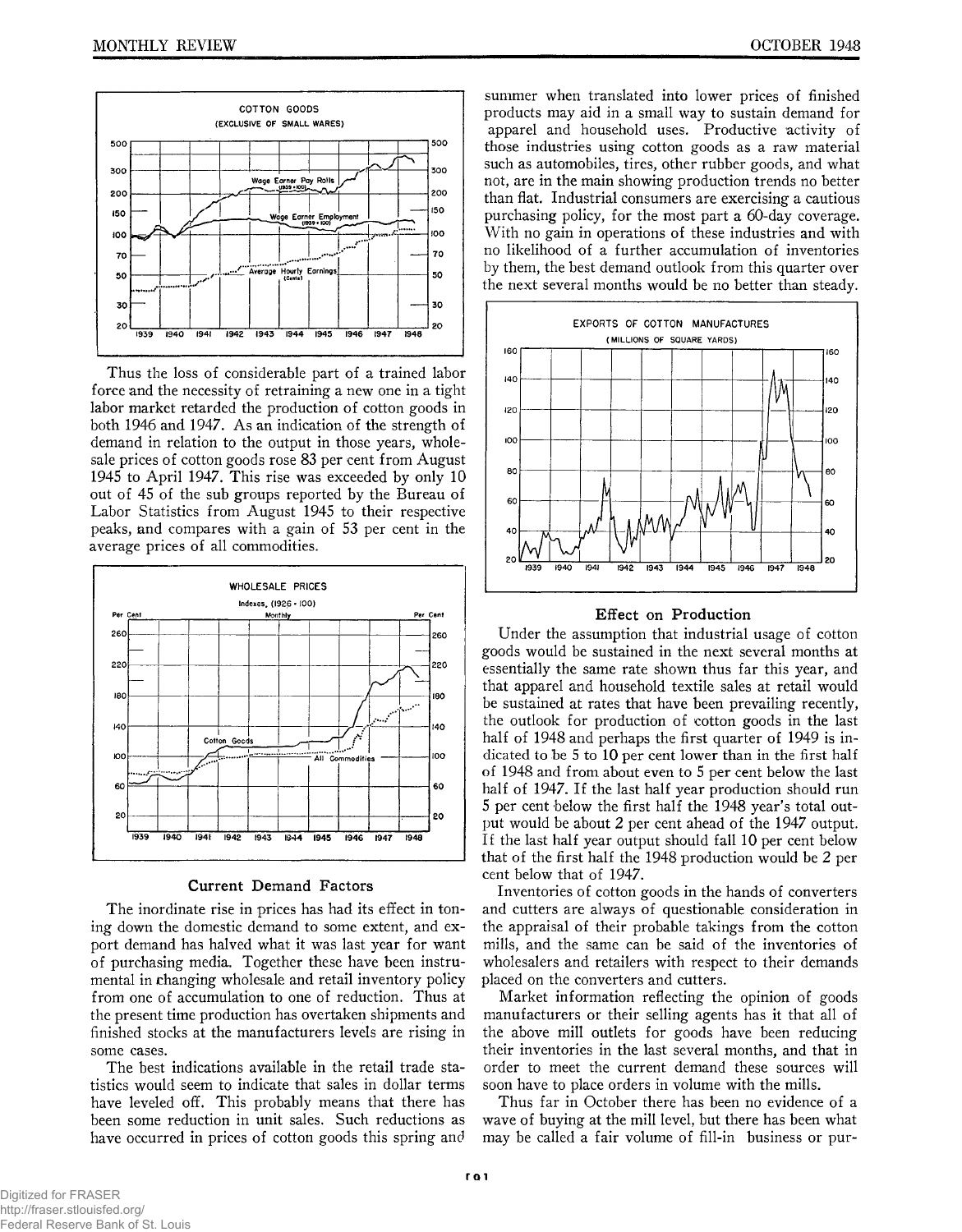chase for near-by delivery. Furthermore with a large cotton crop now coming to market and the prospect that cotton prices will be held at support levels, plus the fact that mill capacity is not likely to be approached over the remainder of the year or in the first quarter of 1949, it would seem probable that a much larger amount of spot purchases of cotton goods would be seen in this period than at any time since the war began.

All factors taken together indicate that ultimate do-

mestic consumption of cotton goods is likely to be well sustained at levels that have been current for several months. The continued diminution of exports and a readjustment of inventories in converter and cutter hands, as well as at wholesale and retail level in adjustment to the above factors, is good evidence that either cotton goods production will be cut back or that mills will accumulate a burdensome stock of goods. There is evidence that some of both has already occurred.

#### **Business Conditions** Continued from page 2

that there will be much improvement in production since this demand can be met from gray stock.

#### **Trade**

Department store sales in the Fifth District in September rose seven per cent on a seasonally adjusted basis over August, and stood 11 per cent higher than in the same month last year. Department store stocks rose three per cent from August to September after seasonal adjustment, and in the latter month were 18 per cent higher than a year ago. Gains in sales were made over August in all states of the District except West Virginia. The chief cause of the September rise was a substantial increase in sales of women's and misses' ready-to-wear apparel. This may be a reflection of the acceptance of the long skirt this year whereas last year there was considerable resistance to it.

Despite the promotional activity of stores in anticipating Regulation W, there does not appear to have been much response to the easier credit terms on major household appliances. Department store sales in September returned to the advanced level of June in all states of the Fifth Federal Reserve District. Sales in most lines of wholesale trade rose in September, but in most cases the trend of sales gives more evidence of flattening off than of rising, automotive supplies and hardware to the contrary notwithstanding. Sales of gasoline have been on an upward trend in the Fifth District thus far this year. The rise has been more pronounced in South Carolina and West Virginia than in the other states of the District. North Carolina even shows some evidence of flattening out the trend. It is presumed that sales of gasoline would also indicate a rising trend of sales in general of filling stations.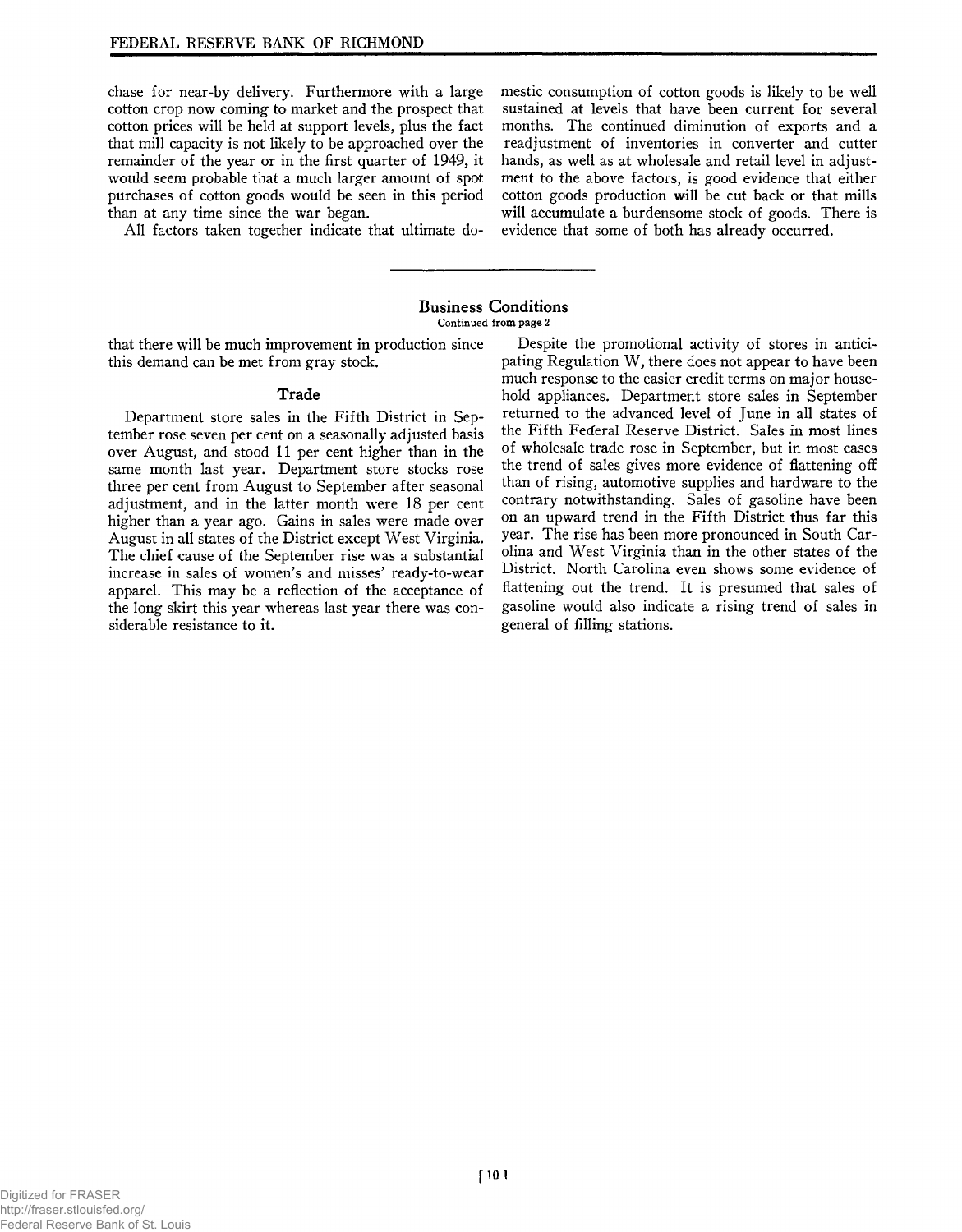## FEDERAL RESERVE BANK OF RICHMOND

|                                              | (All Figures in Thousands)                      |                                                                  |                                                                              |  |  |  |
|----------------------------------------------|-------------------------------------------------|------------------------------------------------------------------|------------------------------------------------------------------------------|--|--|--|
| <b>ITEMS</b>                                 | October 13.<br>1948                             | Chg. in Amt. From<br>9-15-48                                     | 10-15-47                                                                     |  |  |  |
| Total Gold Reserves \$1,089,557              |                                                 | $-15,803$                                                        | $-150,655$                                                                   |  |  |  |
|                                              | 16.239                                          | 295<br>$+$ $-$                                                   | $+$ 2,310                                                                    |  |  |  |
|                                              |                                                 | $-15,508$                                                        | $-148,345$                                                                   |  |  |  |
|                                              | 30,272                                          | $+15,150$                                                        | $+24,421$                                                                    |  |  |  |
|                                              | 50                                              | $+$ $-$<br>5                                                     | 30<br>$+$ $-$                                                                |  |  |  |
| Govt. Securities, Total 1,513,385            | 632,292<br>59.235<br>403,333<br>418,525         | $+136,244$<br>$+83,217$<br>$-56.846$<br>$+89,839$<br>$+20.034$   | $+208.395$<br>$+585,503$<br>$+26,356$<br>$-66,010$<br>$-337,454$             |  |  |  |
| Total Bills & Securities  1,543,707          |                                                 | $+151,400$                                                       | $+232,846$                                                                   |  |  |  |
|                                              | 254.589                                         | $-55,740$                                                        | $-43,678$                                                                    |  |  |  |
|                                              | 31,763                                          | $+$ 6,361                                                        | $+14,560$                                                                    |  |  |  |
|                                              |                                                 | $+86.513$                                                        | $+ 55,383$                                                                   |  |  |  |
| Federal Reserve Notes in Cir. \$1,694,776    |                                                 | $+15,619$                                                        | $-38,028$                                                                    |  |  |  |
| Members' Reserves<br>U. S. Treas. Gen. Acct. | 943.030<br>839,797<br>80,385<br>17,513<br>5.335 | 87,374<br>$+$<br>$+48,561$<br>$+38,200$<br>$-1.097$<br>$+ 1.710$ | 97.508<br>$+$<br>$+78.742$<br>$+$ 11.921<br>4,562<br>$+$ $-$<br>2,283<br>$+$ |  |  |  |
|                                              | 256,497                                         | 18,066                                                           | 8,541<br>$\overline{\phantom{0}}$                                            |  |  |  |
|                                              | 902                                             | 274<br>$+$ $-$                                                   | 40                                                                           |  |  |  |
|                                              | 40,650                                          | 1,312<br>$+$                                                     | 4,484<br>$+$ .                                                               |  |  |  |
|                                              |                                                 | $+86,513$                                                        | $+ 55,383$                                                                   |  |  |  |

#### 51 REPORTING MEMBER BANKS— 5th DISTRICT

(All Figures in Thousands)

|                                                                                                                                                         | October 13.                            |                                                                              | Chg. in Amt. From                                                                |
|---------------------------------------------------------------------------------------------------------------------------------------------------------|----------------------------------------|------------------------------------------------------------------------------|----------------------------------------------------------------------------------|
| <b>ITEMS</b>                                                                                                                                            | 1948                                   | $9 - 15 - 48$                                                                | $10 - 15 - 47$                                                                   |
|                                                                                                                                                         | 414,741<br>200.434<br>263,622          | $+$<br>2.352<br>$+$<br>8.857<br>197<br>$-$<br>6,281                          | $+113,655$<br>$+ 56,565$<br>$+39.929$<br>$+22,887$                               |
| Total Security Holdings  1,670,765<br>U. S. Treasury Certificates<br>U. S. Treasury Notes<br>U. S. Govt. Bonds  1,206,288<br>Other Bonds, Stocks & Sec. | 60.892<br>206.788<br>66,130<br>130.667 | $-24.031$<br>$+16,766$<br>$+ 4.015$<br>$-25.786$<br>$-16,740$<br>$-2,286$    | $-193,666$<br>$+20.046$<br>373<br>$+$ $-$<br>$-86.376$<br>--184.470<br>$+$ 6,761 |
| Cash Items in Process of Col.                                                                                                                           | 281,493                                | $+14,289$                                                                    | $+18,564$                                                                        |
|                                                                                                                                                         | 189.847*                               | $+2,257$                                                                     | $-16.286$                                                                        |
|                                                                                                                                                         | 71,642                                 | 5.681<br>$+$ .                                                               | $+7,270$                                                                         |
| Reserve with F. R. Banks                                                                                                                                | 543,967                                | $+18.199$                                                                    | $+36,663$                                                                        |
|                                                                                                                                                         | 46,705                                 | 833                                                                          | $-4.942$                                                                         |
|                                                                                                                                                         |                                        | $+17.914$                                                                    | $-38.742$                                                                        |
| Total Demand Deposits  \$2,824,795<br>Deposits of Individuals  2,111,299<br>Deposits of State & Local Govt.<br>Certified & Officer's Checks             | 183,864<br>434,568*<br>35,343          | 5,615<br>$+$<br>$+24,207$<br>$-1.006$<br>$+$ 9,763<br>$-15,493$<br>$-11,856$ | $-44.205$<br>2,120<br>$+$ $-$<br>18<br>6,635<br>$+$<br>$-39,464$<br>$-13.514$    |
| Deposits of Individuals<br>Other Time Deposits                                                                                                          | 601,632<br>580,669<br>20,963           | 649<br>$\ddot{}$<br>93<br>$+$ $-$<br>556                                     | 17.539<br>—<br>$-18.580$<br>1,041<br>$+$                                         |
| Liabilities for Borrowed Money                                                                                                                          | 16,350                                 | $+12,650$                                                                    | $+14,150$                                                                        |
|                                                                                                                                                         | 17166                                  | 2,923<br>$\overline{\phantom{0}}$                                            | 109<br>$+$ $-$                                                                   |
|                                                                                                                                                         | 217.547                                | 1,923<br>$+$                                                                 | 8,743<br>$+$                                                                     |
|                                                                                                                                                         |                                        | $+ 17,914$                                                                   | $-38,742$                                                                        |

♦Net Figures, reciprocal balances being eliminated.

♦♦Less losses for bad debts.

| CONSTRUCTION CONTRACTS AWARDED                                                                                                                                                            |                                                    |                                                                                       |                                                  |
|-------------------------------------------------------------------------------------------------------------------------------------------------------------------------------------------|----------------------------------------------------|---------------------------------------------------------------------------------------|--------------------------------------------------|
| August<br><b>STATES</b><br>1948                                                                                                                                                           | Change<br>%<br>from<br>Aug. 1947                   | $8$ Mos. '48.                                                                         | Change<br>from<br>8 Mos.'47                      |
| \$32.555,000<br>Marvland<br>4,902,000<br>Dist. of Columbia<br>19.251,000<br>Virgina<br><br>West Virginia<br>4.742.000<br>14.454.000<br>North Carolina<br>.<br>4.953,000<br>South Carolina | $+$ 6<br>$-19$<br>$+14$<br>$+54$<br>$+30$<br>---11 | \$224,611,000<br>55.224.000<br>144.401.000<br>67,226,000<br>133,419,000<br>61,831,000 | $+27$<br>$+8$<br>$+9$<br>$+28$<br>$+28$<br>$+45$ |
| Source:<br>F. W. Dodge Corp.                                                                                                                                                              | $+10$                                              | \$686.712.000                                                                         | $+23$                                            |

|                                                 |                                | <b>COMMERCIAL FAILURES</b> |                               |                   |                                          |
|-------------------------------------------------|--------------------------------|----------------------------|-------------------------------|-------------------|------------------------------------------|
| <b>MONTHS</b>                                   | Number of Failures<br>District | U.S.                       | District                      | Total Liabilities | U.S.                                     |
| September 1948<br>August 1948<br>September 1947 | 22<br>17<br>15                 | 398<br>439<br>292          | 511.000<br>283,000<br>305,000 |                   | \$20,703,000<br>21.442,000<br>10.034,000 |
| 9 Months 1947<br>Source: Dun & Bradstreet       | 144<br>86                      | 3.800<br>2.510             | \$3,518,000<br>3.991.000      |                   | \$153,359,000<br>157,882,000             |

#### DEBITS TO INDIVIDUAL ACCOUNTS (000 omitted)

|                                                                                         |                                                                                            | $(\mathbf{v} \mathbf{v} \mathbf{v} \mathbf{u})$                              |                                                                                                         |                                                                              |
|-----------------------------------------------------------------------------------------|--------------------------------------------------------------------------------------------|------------------------------------------------------------------------------|---------------------------------------------------------------------------------------------------------|------------------------------------------------------------------------------|
|                                                                                         | September<br>1948                                                                          | $\%$ Chg.<br>from<br>Sept. 1947                                              | $9$ Mos.<br>1948                                                                                        | $\%$ Chg.<br>from<br>9 Mos. '47                                              |
| Dist. of Columbia                                                                       |                                                                                            |                                                                              |                                                                                                         |                                                                              |
| Washington \$<br>Maryland                                                               | 716,813                                                                                    | + 7                                                                          | \$6,473,648                                                                                             | $+12$                                                                        |
| Baltimore<br>Cumberland<br>Hagerstown                                                   | 965,795<br>22,402<br>20.812<br>27.061                                                      | -9<br>┿<br>1<br>7<br>∔<br>8                                                  | 8.584.167<br>191,637<br>169,122<br>237,921                                                              | $+10$<br>- 3<br>┿<br>$+$ 8<br>$+9$                                           |
| North Carolina                                                                          |                                                                                            |                                                                              |                                                                                                         |                                                                              |
| Asheville<br>Charlotte<br>Durham<br>Greensboro<br>Wilmington<br>Wilson<br>Winston-Salem | 52,636<br>251,934<br>186,755<br>75,098<br>40,982<br>137,014<br>36,607<br>57,327<br>143,553 | $+10$<br>$+20$<br>$+27$<br>$+23$<br>$+37$<br>$+33$<br>$+7$<br>$+46$<br>$+18$ | 450,578<br>2,105,222<br>1,000,968<br>659,209<br>145,427<br>1,014,656<br>315,241<br>175,793<br>1,106,996 | $+14$<br>$+19$<br>$+10$<br>$+19$<br>$+15$<br>$+18$<br>$+5$<br>$+14$<br>$+10$ |
| South Carolina                                                                          |                                                                                            |                                                                              |                                                                                                         |                                                                              |
| Columbia<br>Greenville<br>Spartanburg                                                   | 61.581<br>94,963<br>78.763<br>48.499                                                       | $+18$<br>$+15$<br>$+9$<br>$+10$                                              | 508,657<br>815,425<br>701,562<br>416.031                                                                | $+14$<br>$+12$<br>$+15$<br>$+17$                                             |
| Virginia                                                                                |                                                                                            |                                                                              |                                                                                                         |                                                                              |
| Charlottesville<br>Lynchburg<br>Newport News<br>Portsmouth<br>Richmond<br>Roanoke       | 22,278<br>49,647<br>37,284<br>30,819<br>178,853<br>21.529<br>534,286<br>85,220             | $-2$<br>$+61$<br>$+$ 4<br>$+$ 2<br>$+5$<br>$+19$<br>$+14$<br>$+$ 7           | 194,058<br>247,735<br>335,773<br>282,732<br>1,604,489<br>177,502<br>4,201,060<br>752.188                | $+$ 5<br>$+10$<br>$+11$<br>$+7$<br>$+13$<br>$+9$<br>$+17$<br>$+15$           |
| West Virginia                                                                           |                                                                                            |                                                                              |                                                                                                         |                                                                              |
| Bluefield<br>Charleston<br>Clarksburg<br><br>Huntington<br>Parkersburg                  | 50.665<br>137,200<br>32,733<br>61,662<br>28,251                                            | $+34$<br>$+11$<br>$+11$<br>$+23$<br>$+12$                                    | 385,699<br>1,180,877<br>285,923<br>516,007<br>239,595                                                   | $+25$<br>$+12$<br>$+18$<br>$+22$<br>$+9$                                     |
| District Totals  \$4,289,022                                                            |                                                                                            | $+13$                                                                        | \$35,475,898                                                                                            | $+13$                                                                        |
|                                                                                         |                                                                                            |                                                                              |                                                                                                         |                                                                              |

#### COTTON CONSUMPTION AND ON HAND-BALES

|                                               | Sept.<br>1948 | Sept.<br>1947 | 1948      | Aug. 1 to Sept. 30<br>1947 |
|-----------------------------------------------|---------------|---------------|-----------|----------------------------|
| Fifth District States:<br>Cotton consumed     | 373.640       | 375,069       | 744.376   | 734,195                    |
| Cotton Growing States:                        |               |               |           |                            |
| Cotton consumed<br>Cotton on hand Sept. 30 in | 656.056       | 639,781       | 1,301,270 | 1,270,170                  |
| consuming establishments 1,040,114            |               | 932,003       |           |                            |
| storage $\&$ compresses 4.072.470             |               | 2.537.390     |           |                            |
| United States:                                |               |               |           |                            |
| Cotton consumed<br>Cotton on hand Sept. 30 in | 739,139       | 728,606       |           | 1,467,871 1,441,470        |
| consuming establishments 1,282,404            |               | 1.139.357     |           |                            |
| storage $\&$ compresses 4,140,319             |               | 2,588,052     |           |                            |
| Spindles active, U. S21,302,000 21,459,000    |               |               |           |                            |
| Source: Department of Commerce.               |               |               |           |                            |

|                                                 |                               | COTTON CONSUMPTION-FIFTH DISTRICT |                            |                               |
|-------------------------------------------------|-------------------------------|-----------------------------------|----------------------------|-------------------------------|
| (In Bales)                                      |                               |                                   |                            |                               |
|                                                 | N. Carolina                   | S. Carolina                       | Virginia                   | District                      |
| September 1948<br>August 1948<br>September 1947 | 199.705<br>197,359<br>199.202 | 158,607<br>156,591<br>158,706     | 15.328<br>16.786<br>17.161 | 373.640<br>370.736<br>375,069 |
| 9 Months 1948<br>9 Months 1947                  | 1.911.610<br>1,872,990        | 1,474,496<br>1,507,265            | 155,955<br>163.327         | 3,542,061<br>3.543.582        |
| Source: Department of Commerce                  |                               |                                   |                            |                               |

| PRICES OF UNFINISHED COTTON TEXTILES |        |                                 |        |
|--------------------------------------|--------|---------------------------------|--------|
|                                      |        | Sept. 1948 Aug. 1948 Sept. 1947 |        |
|                                      | 72.48  | 77.06                           | 91.27  |
|                                      |        | 85.40                           | 118.96 |
|                                      | 61.00  | 62.99                           | 74.83  |
|                                      | 85.70  | 91.51                           | 97.67  |
|                                      | 64.75  | 67.77                           | 66.53  |
|                                      | 100.23 | 121.96                          | 124.41 |
|                                      |        | 62.04                           | 62.54  |

Commerce

Note: The above figures are those for the approximate quantities of cloth obtainable from a pound of cotton with adjustment for sal-<br>able waste.

Source: Department of Agriculture.

|                   |  |  | DEPOSITS IN MUTUAL SAVINGS BANKS |               |                |  |  |
|-------------------|--|--|----------------------------------|---------------|----------------|--|--|
| 8 Baltimore Banks |  |  |                                  |               |                |  |  |
|                   |  |  | Sept. 30, 1948                   | Aug. 31, 1948 | Sept. 30, 1947 |  |  |
|                   |  |  | Total Deposits \$392,826,257     | \$392,133,804 | \$389,479,711  |  |  |